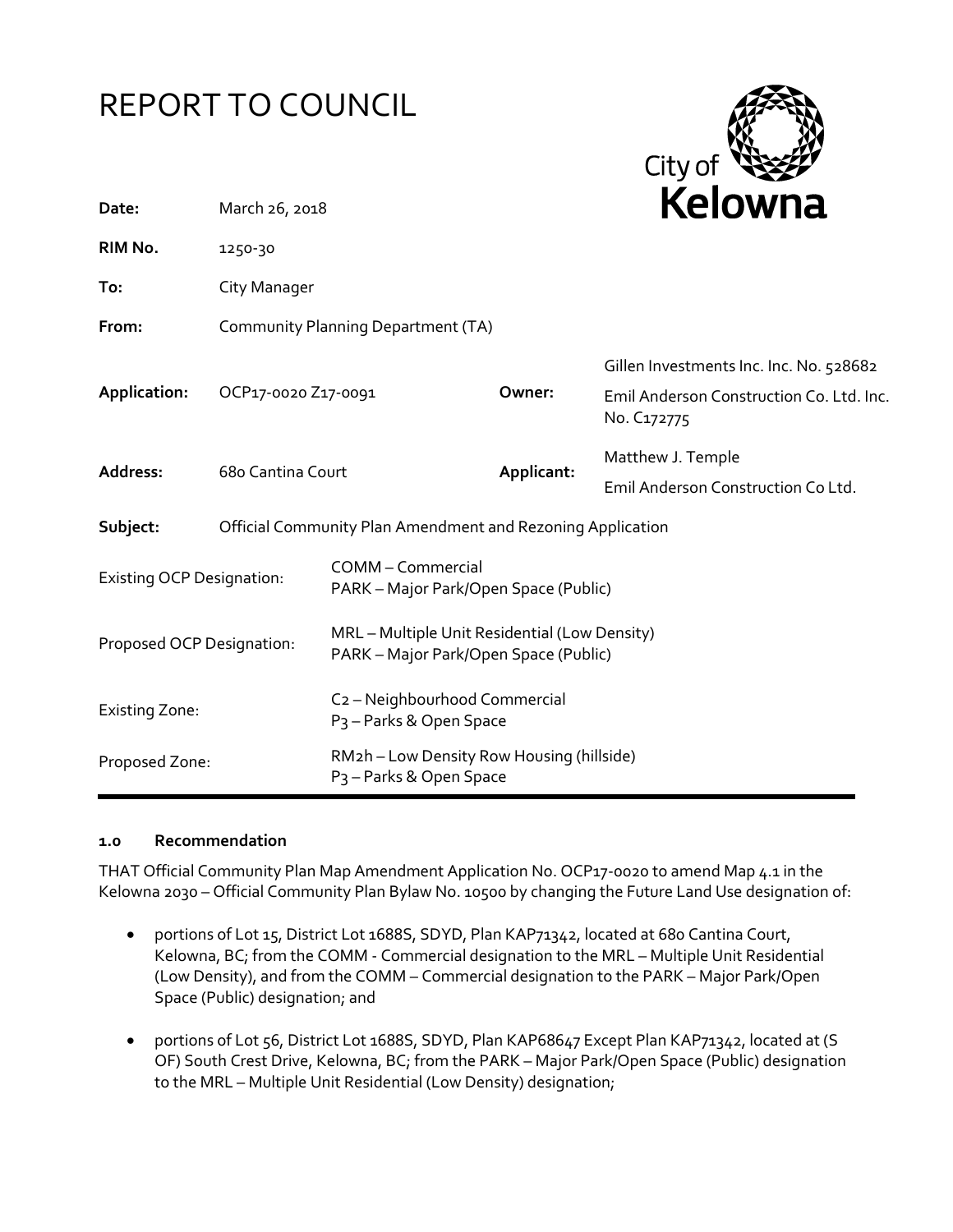as shown on Map "A" attached to the Report from the Community Planning Department dated March 26, 2018 be considered by Council;

AND THAT the Official Community Plan Map Amending Bylaw be forwarded to a Public Hearing for further consideration;

AND THAT Council considers the neighbourhood consultation process to be appropriate consultation for the purposes of Section 475 of the *Local Government Act*, as outlined in the Report from the Community Planning Department dated March 26, 2018;

AND THAT final adoption of the Official Community Plan Map Amending Bylaw be considered subsequent to the outstanding conditions of approval as set out in Schedule "A" attached to the Report from the Community Planning Department dated March 26, 2018;

AND THAT Rezoning Application No. Z17-0091 to amend the City of Kelowna Zoning Bylaw No. 8000 by changing the zoning classification of:

- portions of Lot 15, District Lot 1688S, SDYD, Plan KAP71342, located at 680 Cantina Court, Kelowna, BC from the C2 – Neighbourhood Commercial zone to the RM2h – Low Density Row Housing (Hillside Area) zone, and from the C<sub>2</sub> – Neighbourhood Commercial zone to the P<sub>3</sub> – Parks & Open Spaces zone; and
- portions of Lot 56, District Lot 1688S, SDYD, Plan KAP68647 Except Plan KAP71342, located at (S OF) South Crest Drive, Kelowna, BC from the  $P_4$  – Utilities zone to the RM2h – Low Density Row Housing (Hillside Area) zone;

as shown on Map "B" attached to the Report from the Community Planning Department dated March 26, 2018 be considered by Council;

AND THAT the Rezoning Bylaw be forwarded to a Public Hearing for further consideration;

AND THAT final adoption of the Rezoning Bylaw be considered subsequent to the execution of the Land Agreement between the City of Kelowna and the applicant;

AND FURTHER THAT final adoption of the Rezoning Bylaw be considered in conjunction with Council's consideration of a Development Permit and Development Variance Permit for the subject property.

## **2.0 Purpose**

To amend the Official Community Plan to change the future land use designation and to rezone the subject property to facilitate the development of low density row housing.

## **3.0 Community Planning**

The subject property is currently zoned for neighbourhood commercial as established in the original Area Structure Plan for the South Ridge neighbourhood in 2002. It has sat vacant since that time as the surrounding residential neighbourhood has built out. The property owner has been challenged with developing commercial at this site due to low levels of interest and its relatively isolated commercial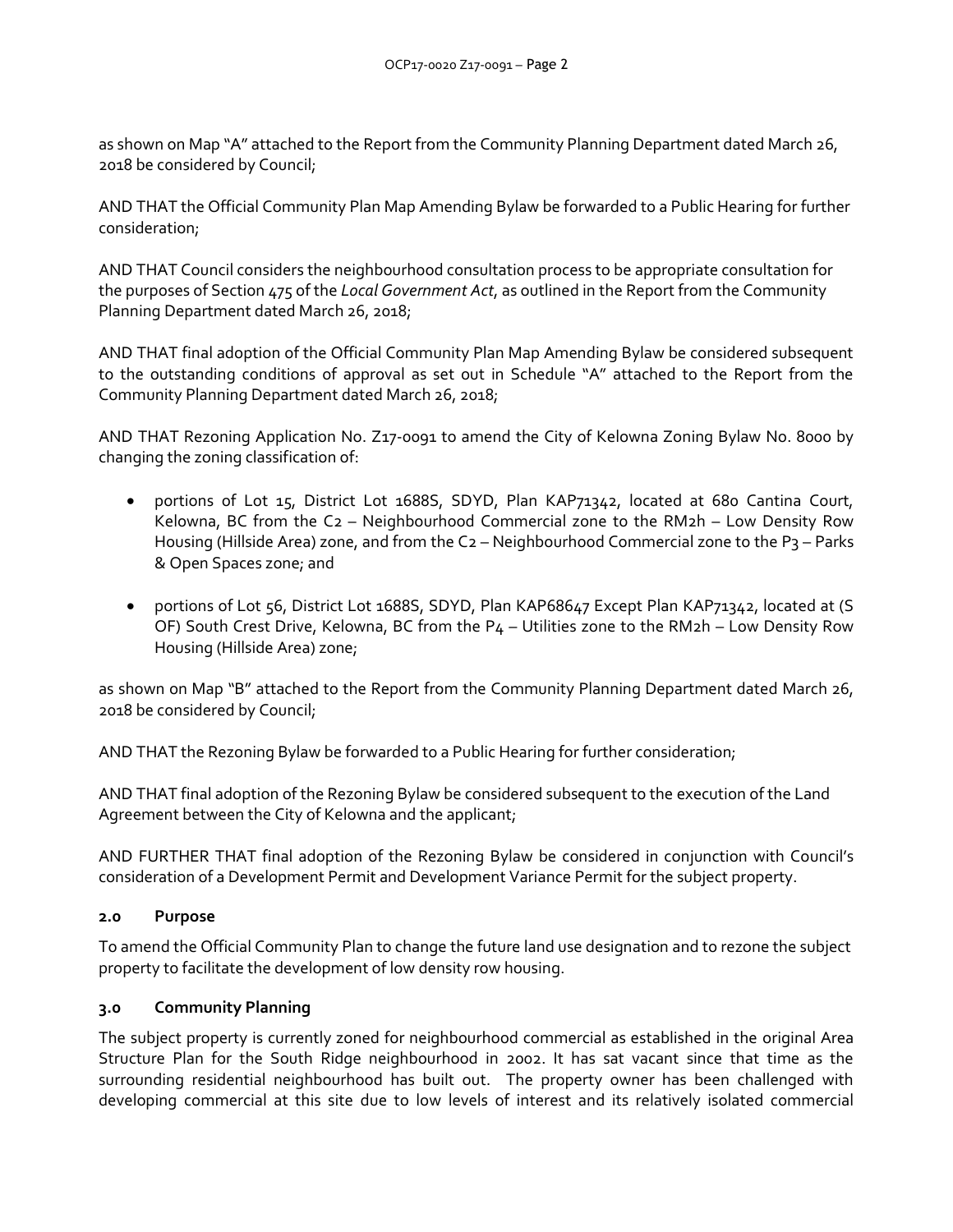location and is now proposing a change in land use to low density residential which would have greater market viability. While a commercial component is an important element in creating more sustainable neighbourhoods, Staff recognize that the South Ridge neighbourhood will be serviced by the future commercial village centre planned in the adjacent Ponds neighbourhood to the east along Frost Road. Community Planning supports the proposed low density residential land use as it is capability with the surrounding residential neighbourhood; contributes to providing a different housing type than currently exists in the area, and is an appropriate fit for the site constraints.

Should Council support the proposed OCP and Zoning amendments, Staff will being forward a Council considered Development Permit for Form and Character.

The applicant completed neighbourhood consultation in accordance with Council Policy No. 367. Staff have reviewed this application, and it may move forward without affecting either the City's Financial Plan or Waste Management Plan.

## **4.0 Proposal**

## 4.1 Background

The subject property was identified as a commercial site through the South Ridge Area Structure Plan in 2002. It is currently zoned C2 – Neighbourhood Commercial. The intent of the neighbourhood commercial was to provide a stand-alone commercial building on the upper rocky portion of the site connected via stairwell to the lower portion of the site where parking would be sited. The property is vacant and has never been developed.

The subject property is a steeply sloped and irregularly shaped property with a rocky knoll at the upper north east portion. It is surrounded on three sides by City owned land currently zoned P4 – Utilities for the South Ridge Drainage and Retention Area. In order to achieve a reasonable site area for row-housing, the applicant has entered into a Land Agreement with the City of Kelowna to establish a land transfer. The applicant will transfer the north eastern steeply sloped portion to the City of Kelowna to be zoned P3 – Parks & Open Space and to be used as Park. The City will transfer portions of land at the lower elevation which are not as steeply sloped to create a site for 6 proposed row houses under the RM2h zone (please refer to attached Map "A" and Map "B").

## 4.2 Project Description

The applicant has proposed a residential development of 6 row houses. The portion of City lands that will be disposed to the applicant and consolidated with the subject property will be amended from PARK to MRL and rezoned to RM2h – Low Density Row Housing (Hillside Area). The steep slopes at the north-east corner of the property will become City-owned and will be amended from COMM to PARK and rezoned to P3 – Parks & Open Space.

## 4.3 Site Context

The subject property is located in Upper Mission in the South Ridge neighbourhood. It is located off of South Ridge Drive and Cantina Ct. in a subdivision that is predominantly single dwelling housing. The walk score of the subject property is 1, which means it is a car dependent neighbourhood.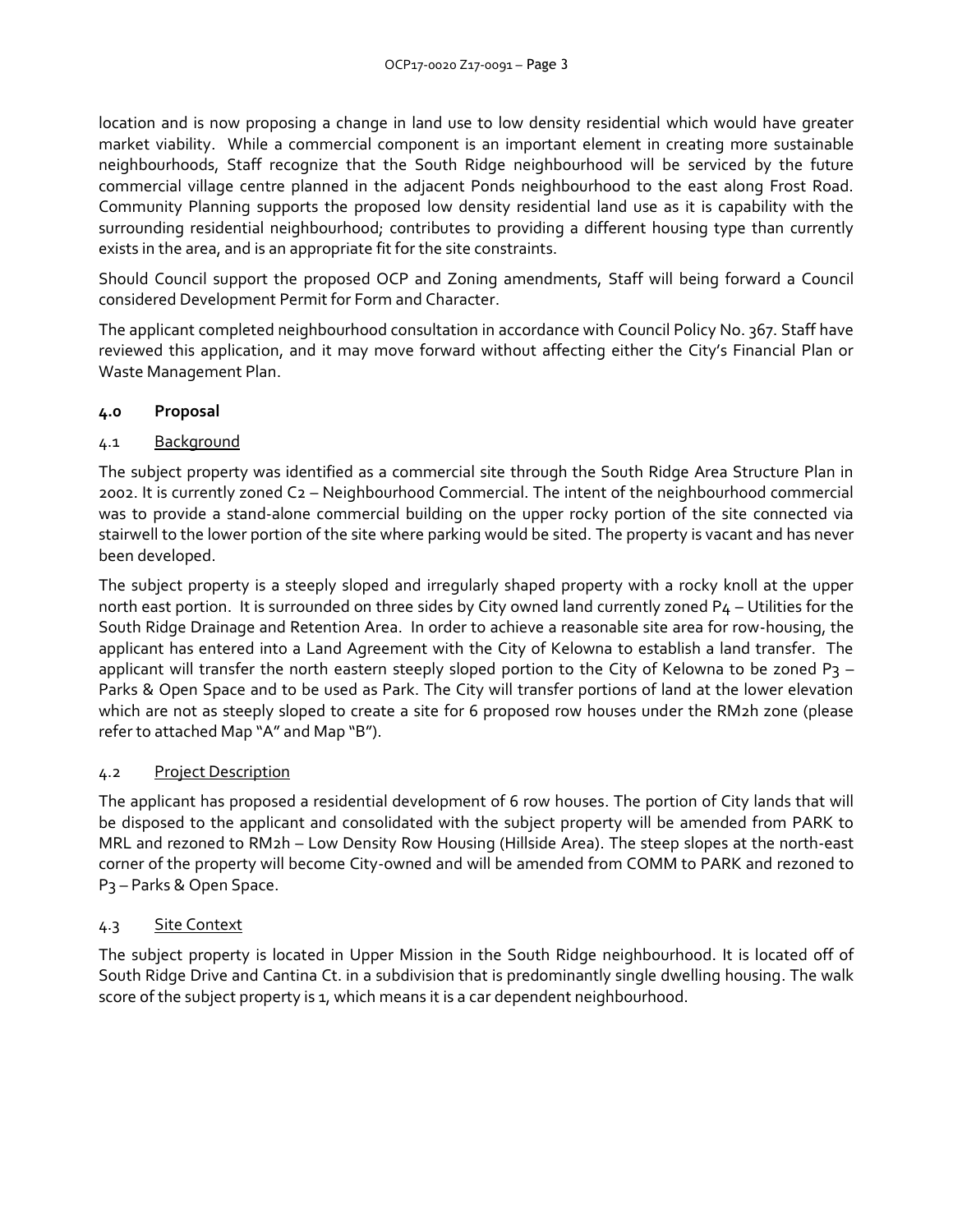| <b>Orientation</b> | Zonina                                   | <b>Land Use</b>            |
|--------------------|------------------------------------------|----------------------------|
| North              | P4 - Utilities                           | South Ridge Detention Pond |
| East               | P <sub>4</sub> - Utilities               | South Ridge Detention Pond |
| South              | P <sub>3</sub> - Parks & Open Space      | South Ridge Open Space     |
|                    | RU1h - Large Lot Housing (Hillside Area) | Single Dwelling Housing    |
| West               | P <sub>4</sub> - Utilities               | South Ridge Detention Pond |

Specifically, adjacent land uses are as follows:

#### **Subject Property Map:** 680 Cantina Court



#### **5.0 Current Development Policies**

#### 5.1 Kelowna Official Community Plan (OCP)

#### **Development Process**

**Policy 5.15.7:** *Protection Measures.* Protect and preserve environmentally sensitive areas using one or more of the following measures, depending on which measures are appropriate to a given situation:

 Dedication as a City park or trail where the area complements the goals and objectives of sustainable development. ESA's acquired as parks or trails will be managed to protect their sensitive features in balance with public use.